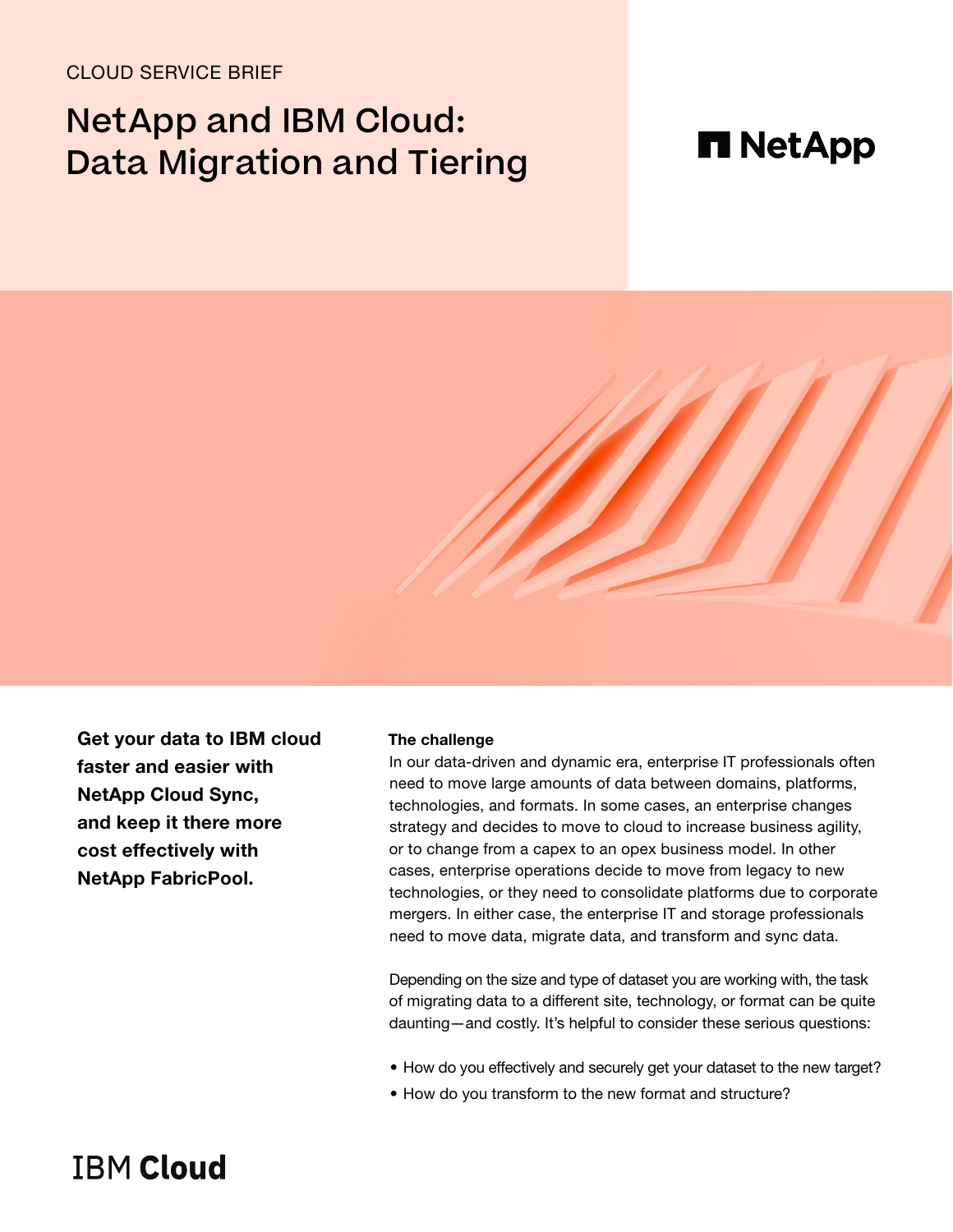- How long is it going to take?
- How do you keep it up to date?
- How much will this process cost?
- How do you validate that the migrated data is consistent and complete?
- How do you control the costs of storing data in the cloud?

## **The solution**

The NetApp® Cloud Sync service offers a simple, secure, and automated way to migrate your data to IBM Cloud. Whether it's a file-based NAS dataset (NFS or CIFS), Amazon S3, Amazon EFS, NetApp Cloud Volumes Service Storage, Azure Blob, Azure NetApp Files, GCP Object Storage, IBM Cloud Object Storage or NetApp Storage Grid®, Cloud Sync can convert and move it for you.

After your data is transferred, it's fully available for use on both source and target. Cloud Sync continuously syncs the data, based on your predefined schedule, moving only the deltas, so time and money spent on data replication is minimized.

To help control costs once your data is in the IBM Cloud, NetApp FabricPool (a feature of NetApp ONTAP® software) automatically and transparently tiers cold data to lower cost IBM Cloud Object Storage. This allows you to reclaim capacity on your higher performance storage without sacrificing data accessibility or protection.

#### Use Cases

Cloud Sync can be employed in various use cases, including IBM Cloud onboarding, data migration, data tiering, data archiving, data consolidation and collaboration, data protection, big data analytics, and more.

In any use case, transferring your data to the IBM Cloud can be challenging. Because of the massive amounts of data, issues such as transfer speed, data security, process flexibility, costs, tracking errors and failures, recovery mechanisms, data compatibility, and overall ease of use are critical for the success of enterprise data migration. Such operation requires a solution that can carry out the scale and complexity of your data. Developing in-house tools might mean

## Key benefits

Simplify and accelerate migration

- Get a rapid and secure data migration and synchronization service that can operate with any source and target.
- Automate migration of data to IBM Cloud.
- Continuously convert and copy your file-based data by using a cost-effective SaaS service.

### Reduce TCO

• Automatically tier data to the most cost-effective IBM Cloud storage.

untested solutions, spiraling costs, and a repeating process of trial-and-error failures.

But Cloud Sync was designed for exactly this purpose—to move data from any source to any target. It supports all formats, and has built-in mechanisms for tracking and logging errors, recovery, and continuous sync schedules. When combine with FabricPool, you get a solution that spans your entire data lifecycle.

# Why NetApp Cloud Sync and FabricPool with IBM Cloud?

- Quick and efficient with continuous, automated data synchronization. Cloud Sync provides extremely fast data movement compared to other synchronizing solutions.
- Safe and secure with delivery assurance based on built-in data protection. Offers secure data storage and transport with support for VPN and VPC.
- Hybrid data environment in sync allows you to bring your data center and the IBM Cloud together. Realize the power of the Data Fabric with the ability to get your data where you want, when you want, and in any format.
- Intuitive and easy to use with a simple user interface and monitoring tools. Automate complex data migration processes by using a simple drag-and-drop wizard and monitor progress with designated tracking tools.
- Lower TCO. Automatically tier data to the most cost-effective IBM Cloud storage, without sacrificing security or accessibility.